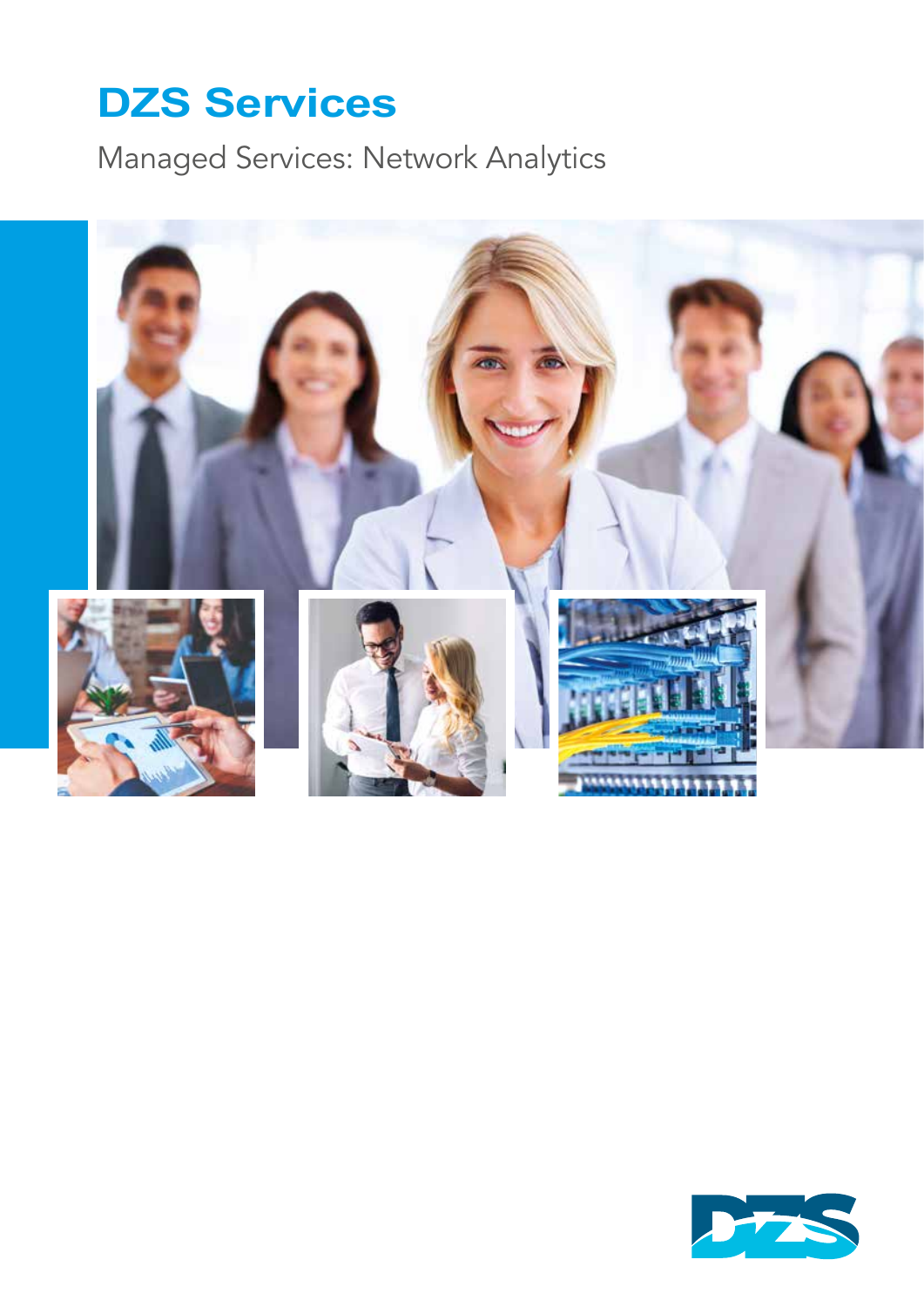For the successful and efficient management of a Network Operation Center (NOC), it is important to have a targeted strategy, process structure and suitable tools right from the start. With DZS Network Analytics Managed Services, network operators can increase the efficiency of operation and maintenance as well as the quality of network services.

With the proven DZS portfolio of Network Analytics Managed Services, the NOC can operate the telecommunications infrastructure with a high degree of automation. Move from reactive support to proactive control and operations through meaningful reporting. The added value of the DZS reporting portfolio is continuously enhanced by feedback from customers and partners by incorporating best practice experience and development progress into the continuous improvement process.





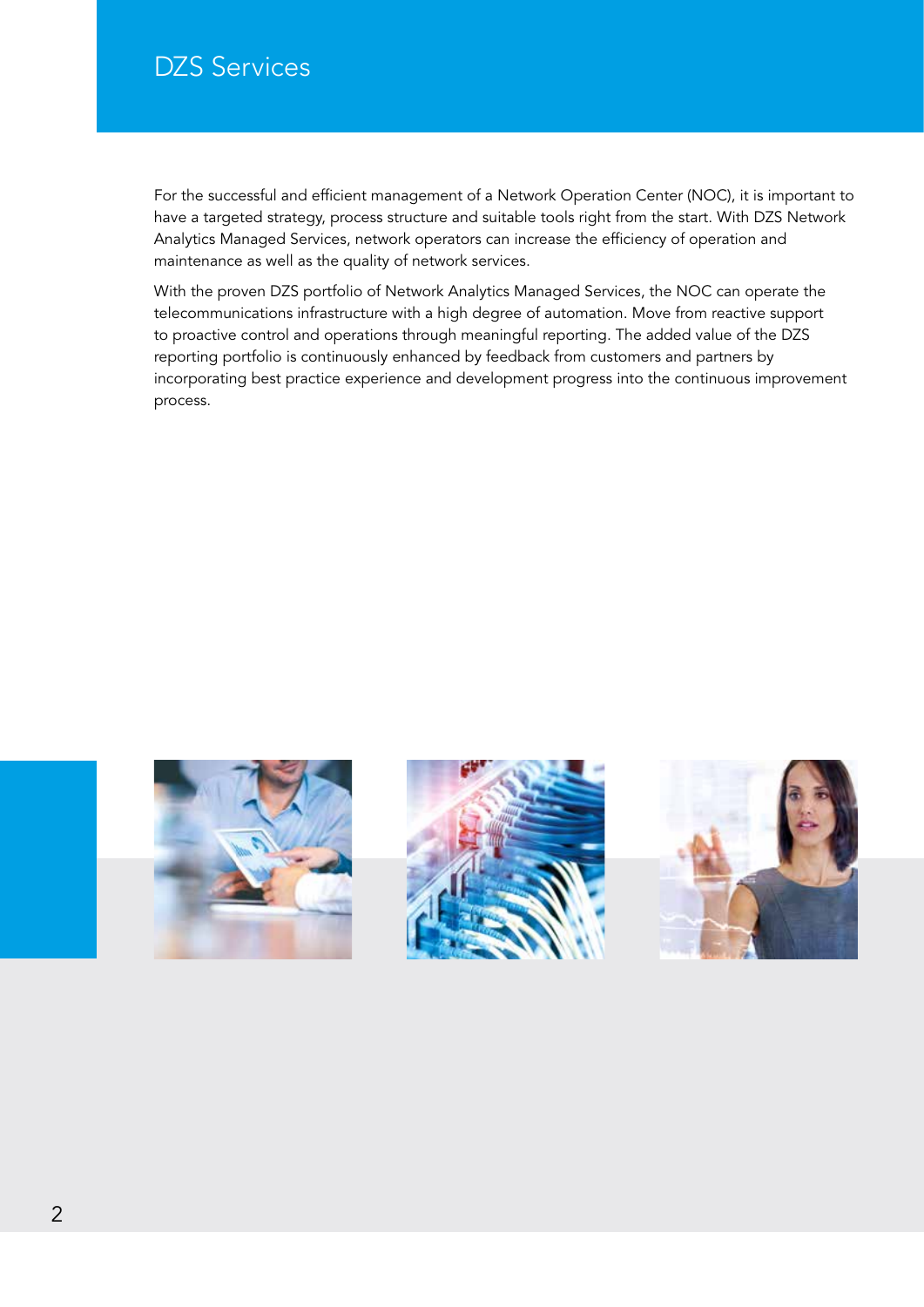## Challenges for Network Operators

Communication networks are the nerve cords of our civilization. The ever-increasing interconnectedness of all areas of life and in the industry tolerates no compromises in terms of availability, stability and reliability. Network analytics are therefore essential procedures and tools for better understanding the network behavior, to drive further automation and preventing disruptions in good time. For network operators, this means both the necessity and the opportunity to stay competitive and to deliver the expected business results.

The development of new technologies in telecommunications should actually achieve a simplification of network structures. In reality, however, we are more likely to see an increase in complexity. As new technology cycles become shorter and shorter, the number of network structures based on different generations of technology inevitably increases. For some legacy technologies, which will continue to stay on the networks for a longer period of time, network operators face a variety of challenges, such as the loss of specialized know-how through an aging workforce and the need to keep pace with further developments. The human resources available will also be at a much lower level than a few years ago. These framework conditions make the network analytics portfolio all the more attractive for network operators.

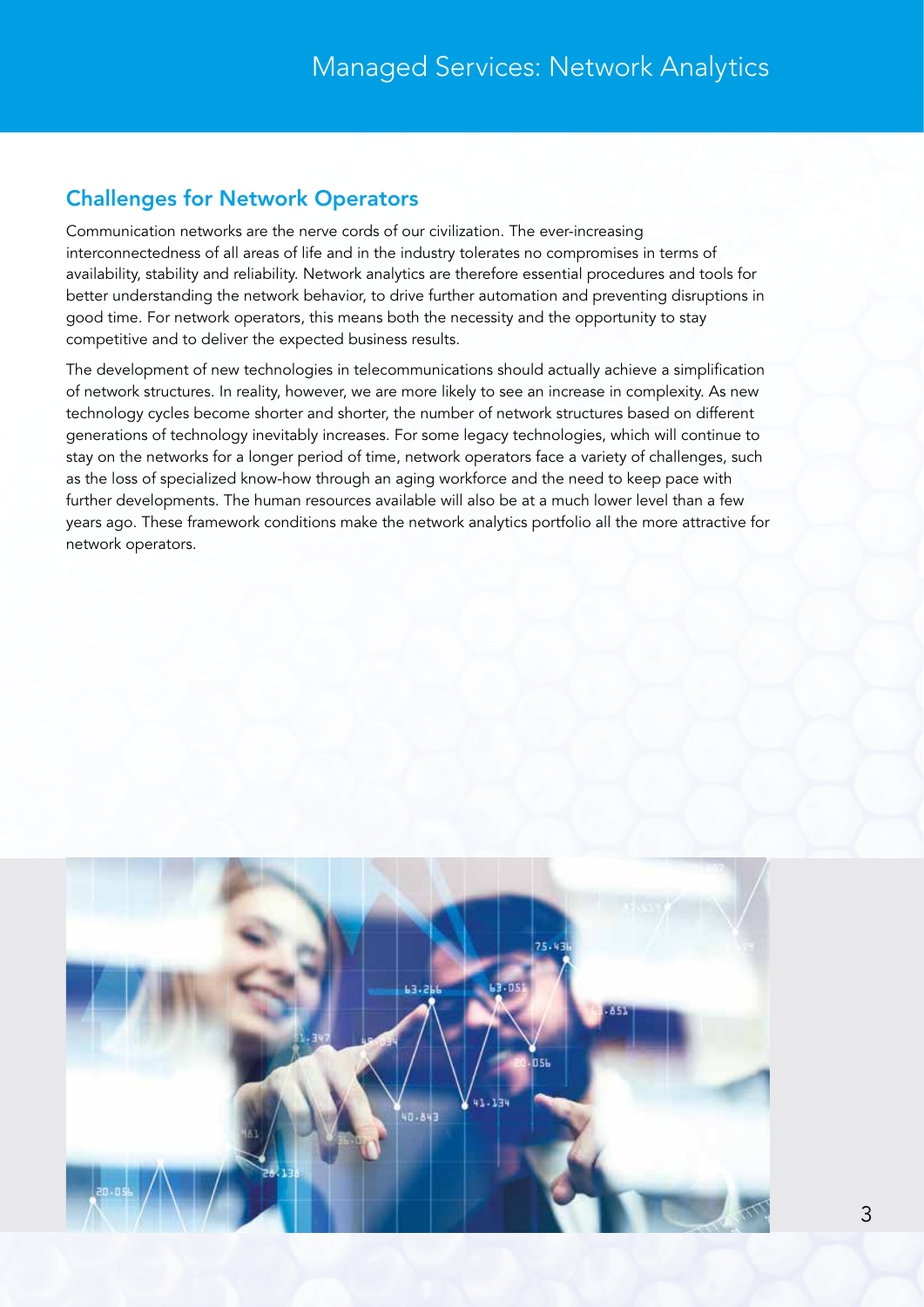### Requirements for a Network Operation Center (NOC)

Typical tasks of a Network Operation Center (NOC) are:

- Implementation of company guidelines in the context of network operation
- Harmonization of network planning principles for the entire operation or the engineering team
- Preventing the negative impact on network stability and performance caused by uncontrolled and undocumented changes in the network configuration
- Provide an audit trail for all changes to the network devices
- Ability to reset the network to a previous fully functional configuration phase

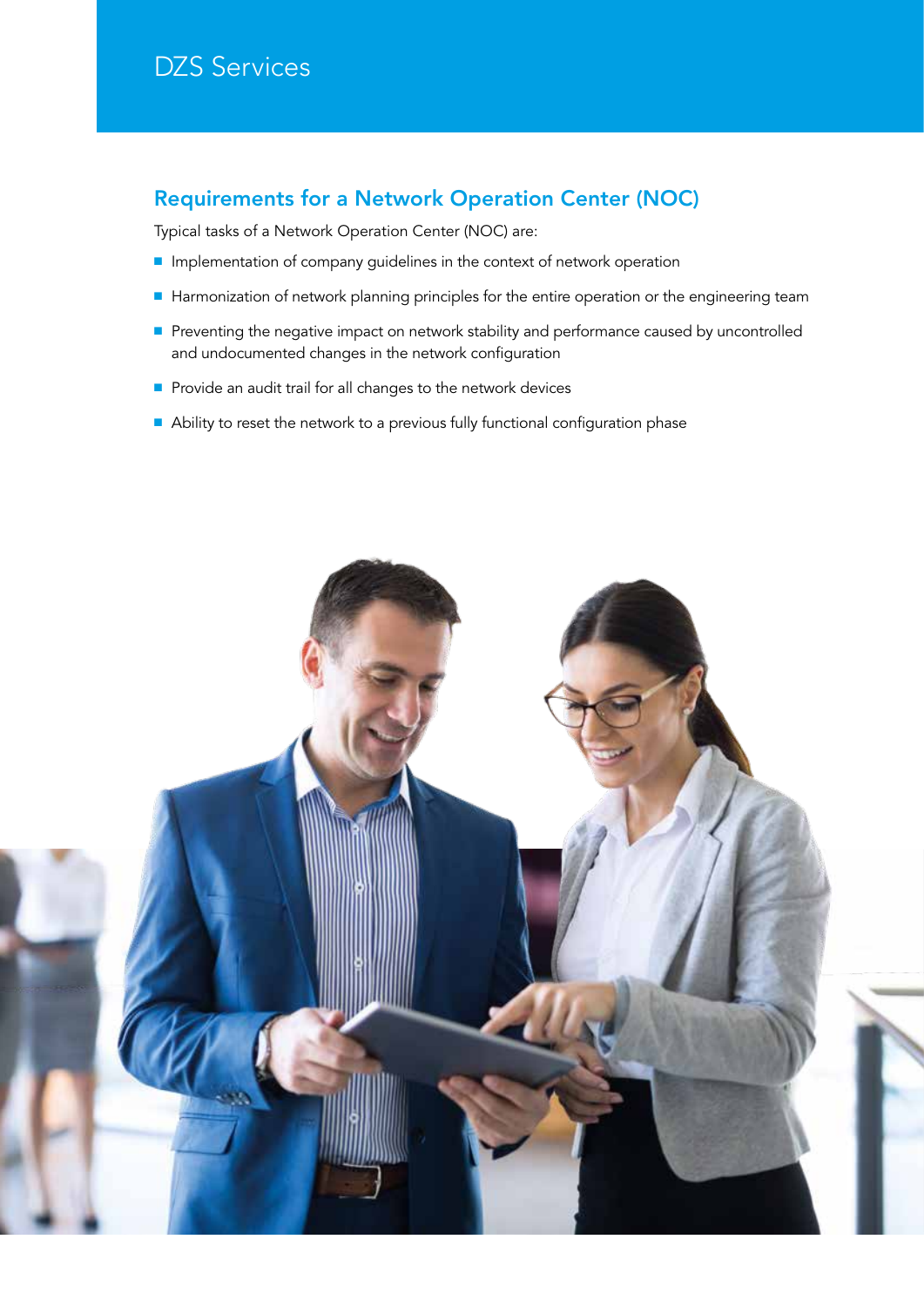## Managed Services: Network Analytics

- Quick and accurate overview of changes made to each device (what, when, by whom)
- Improve network stability and performance
- Ensure that the contractually agreed service is actually delivered to the end customer
- Early detection of potential problems
- Predicting traffic patterns and load scenarios
- Minimization of downtime risks
- Planning and implementation of predictive maintenance activities





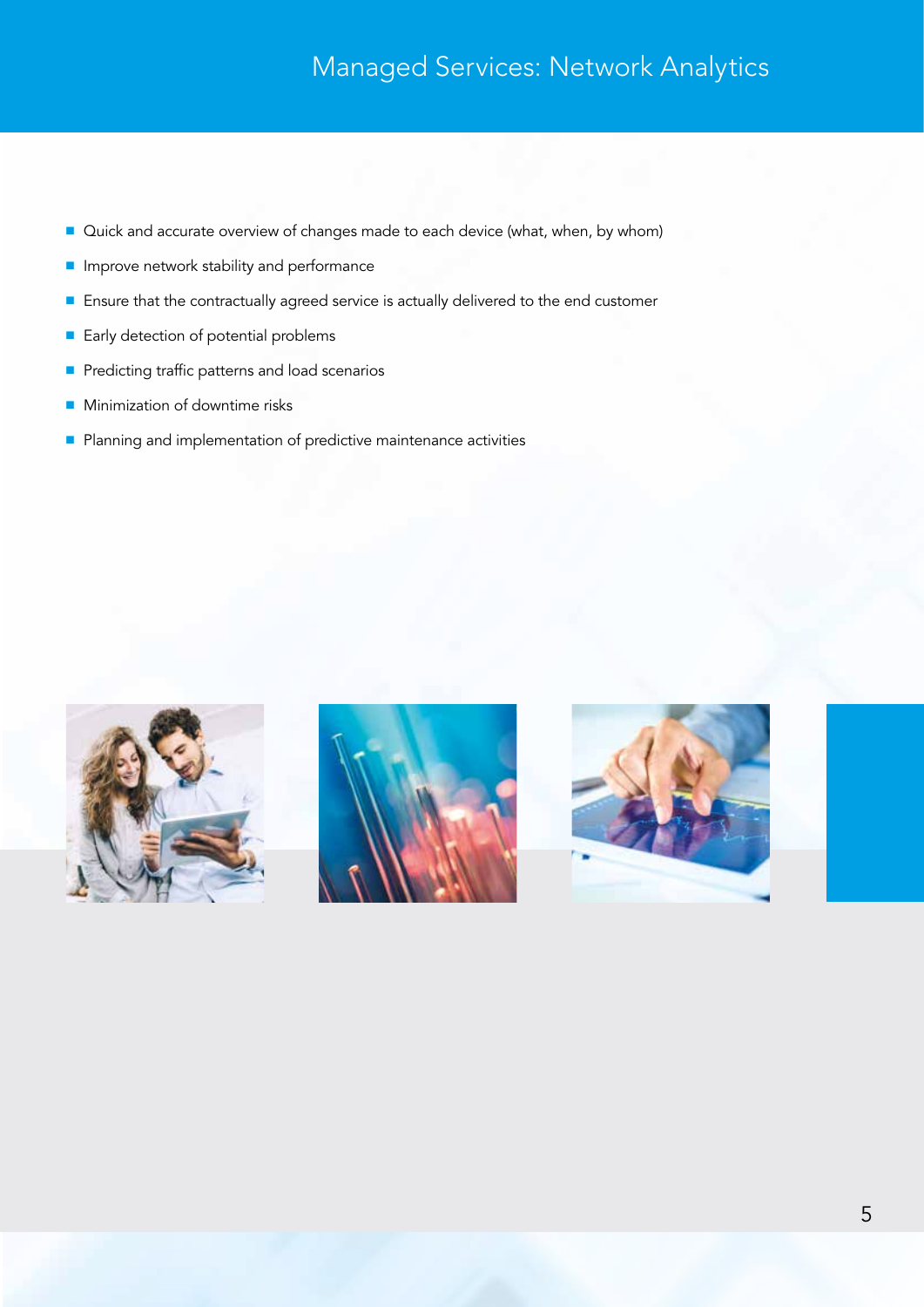### Realization

Using big data principles coupled with deep knowledge of network technologies and understanding the challenges of service providers, DZS develops a portfolio of network analytics tools. These tools provide deep insights into network structures and help the service provider to monitor key network operations and proactively take corrective action.

The use of network analytics tools first requires a suitable infrastructure to collect, store and analyze the relevant data. First, of course, it is the network elements themselves that contain all the essential data. However, it is important to extract this data from the network elements and to feed it to further processing. Only then does the actual intelligence begin to transform the original data volume into relevant information and finally into concrete knowledge about what is happening in the network. From the knowledge gained, we develop concrete recommendations for action and service routines for optimized network operation.

- Dashboards and KPIs
- Ad-hoc or on-demand queries
- Scalable reports (period, scope, content)
- Representation of anomalies
- Predicting failures
- Predictive maintenance such as replacement of components or configuration changes







#### Features

- Automated reports in various network management areas that can be tailored to the needs of the operator with a scalable periodicity of hourly, daily or weekly reports.
- Individual reports focusing on specific network elements and at the component level (e.g. control cards, interface cards).
- Automation of operation, monitoring and error detection.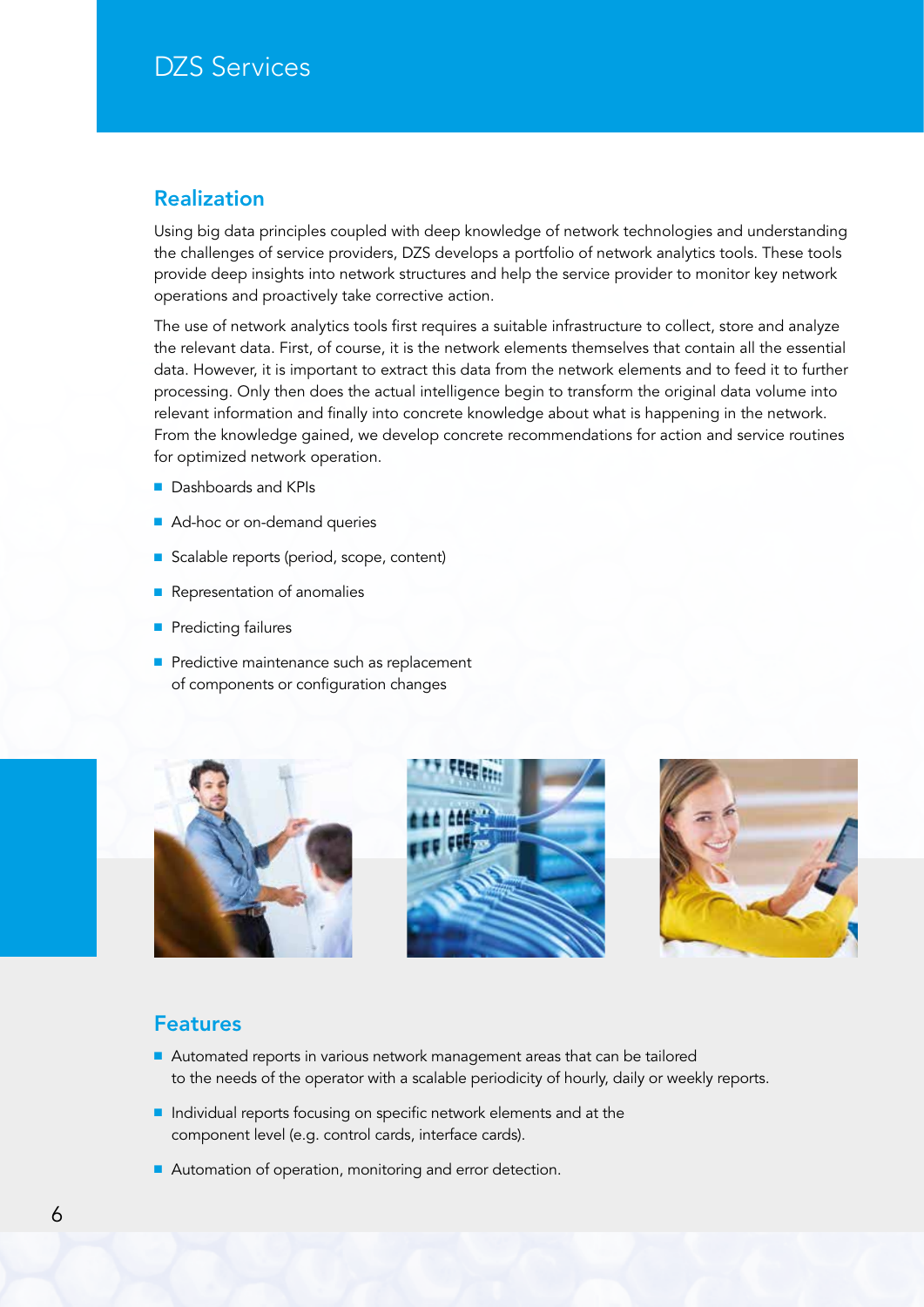## Portfolio of Reports and Guided Action

The recordable data can be of different nature or come from different sources. The DZS approach consists of a criteria model through own experiences and best practice examples with selected customers. This allows the targeted concentration on the essential aspects in broadband access networks and leads to a portfolio of standard tools. Depending on the situation, these tools can be further tailored to the respective operating model of the service provider.

- Bitrate information at physical node or port level
- Packet loss information
- Latency information
- Understanding of the expected normal behavior of network elements consisting of hardware and Software
- Definition of a standard baseline for the measurement of deviations
- Capturing historical trends and predictions of the future network behavior
- Derivation of influences of the human factor and assistance to more efficient processes or targeted education and training

DZS provides a set of flexible and customized dashboards and reports for guided actions that can be used by the operator in various areas of network management. The following examples are intended to give an overview of possible reports.

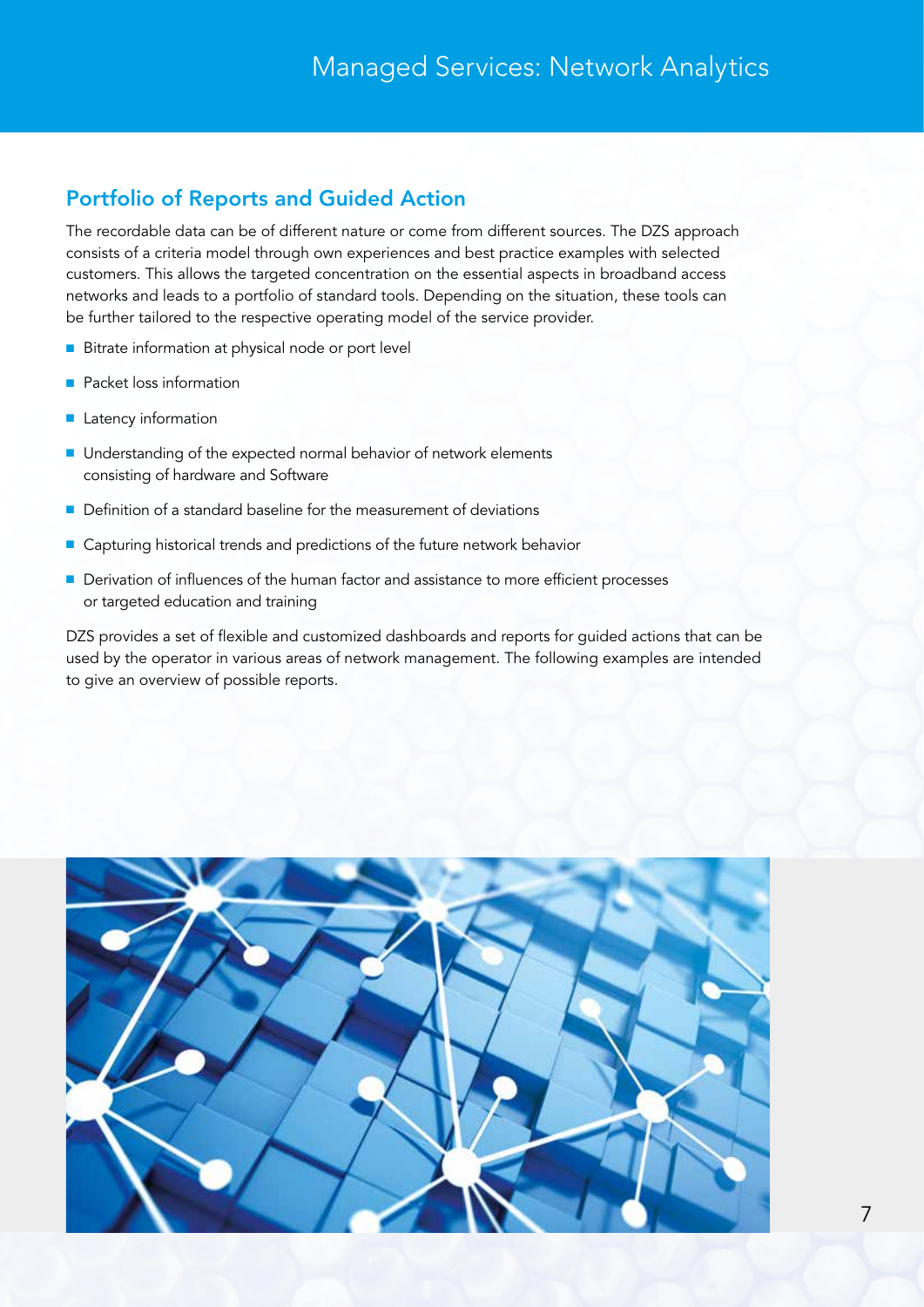## Planning

| Affected service/module         | Network Element                                                                                                       |
|---------------------------------|-----------------------------------------------------------------------------------------------------------------------|
| Report name                     | NE Port Occupation Report                                                                                             |
| Periodicity                     | Monthly                                                                                                               |
| <b>Description and benefits</b> | Reports the number of used ports (all types – voice, data, broadband) and free<br>ports for each shelf of the network |
|                                 | $\blacksquare$ Operator can compare the active perts in the NEe with the active quetemers in                          |

perator can compare the active ports in the NEs with the active customers in their database

## Fault & Configuration

| Affected service/module         | Multicast                                                                                                                                                                                    |
|---------------------------------|----------------------------------------------------------------------------------------------------------------------------------------------------------------------------------------------|
| Report name                     | <b>IGMP Monitor report</b>                                                                                                                                                                   |
| Periodicity                     | Hourly                                                                                                                                                                                       |
| <b>Description and benefits</b> | Identifies network elements / components that do not receive the expected<br>quantity of IGMP general query packets<br>• Operator gets direct recommendation to initiate corrective measures |

## Quality & Statistics

| Affected service/module         | Network Element                                                                                                                                   |
|---------------------------------|---------------------------------------------------------------------------------------------------------------------------------------------------|
| Report name                     | Network Quality Report by Geographic Area                                                                                                         |
| Periodicity                     | Weekly                                                                                                                                            |
| <b>Description and benefits</b> | Reports the ports with signal degradation per geographic area<br>■ Operator can check the ports with bad performance and take actions to fix them |

### Information

| Affected service/module         | Network Element                                                                 |
|---------------------------------|---------------------------------------------------------------------------------|
| Report name                     | Critical Alarms Report                                                          |
| Periodicity                     | Daily                                                                           |
| <b>Description and benefits</b> | $\blacksquare$ Reports NEs with activated critical alarms in the network        |
|                                 | ■ Operator can be automatically informed about the number of critical alarms in |

the network and take actions to clear them

## Fraud Risks

| Affected service/module         | <b>xDSL</b>                                                                                                                                              |
|---------------------------------|----------------------------------------------------------------------------------------------------------------------------------------------------------|
| Report name                     | High Traffic Ports List                                                                                                                                  |
| Periodicity                     | Daily                                                                                                                                                    |
| <b>Description and benefits</b> | Reports xDSL ports with the usage percentage higher than 70% for a list of NEs<br>High usage could indicate that the subscriber is reselling the service |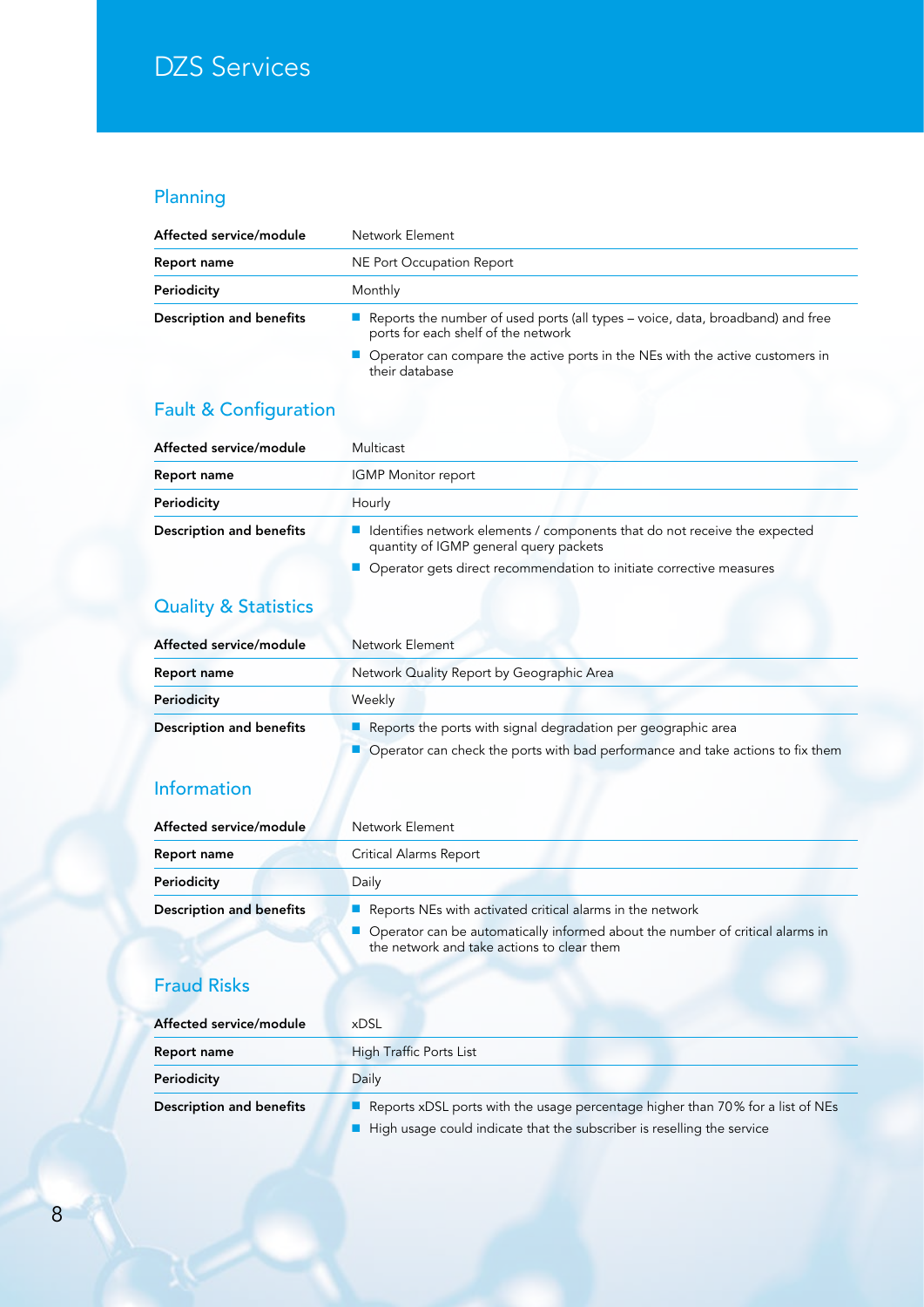## Implementation

#### **Commercial**

In accordance to customer specific needs there are scope of service, terms and conditions defined within a specific Service Level Agreement for Network Analytic Managed Services.

#### **Technical**

The tools of DZS are installed in customer networks. To ensure highest transparency and security, the DZS tools are certified by an independent company. The output of reports is provided by e-mail and/ or cloud-based web service.





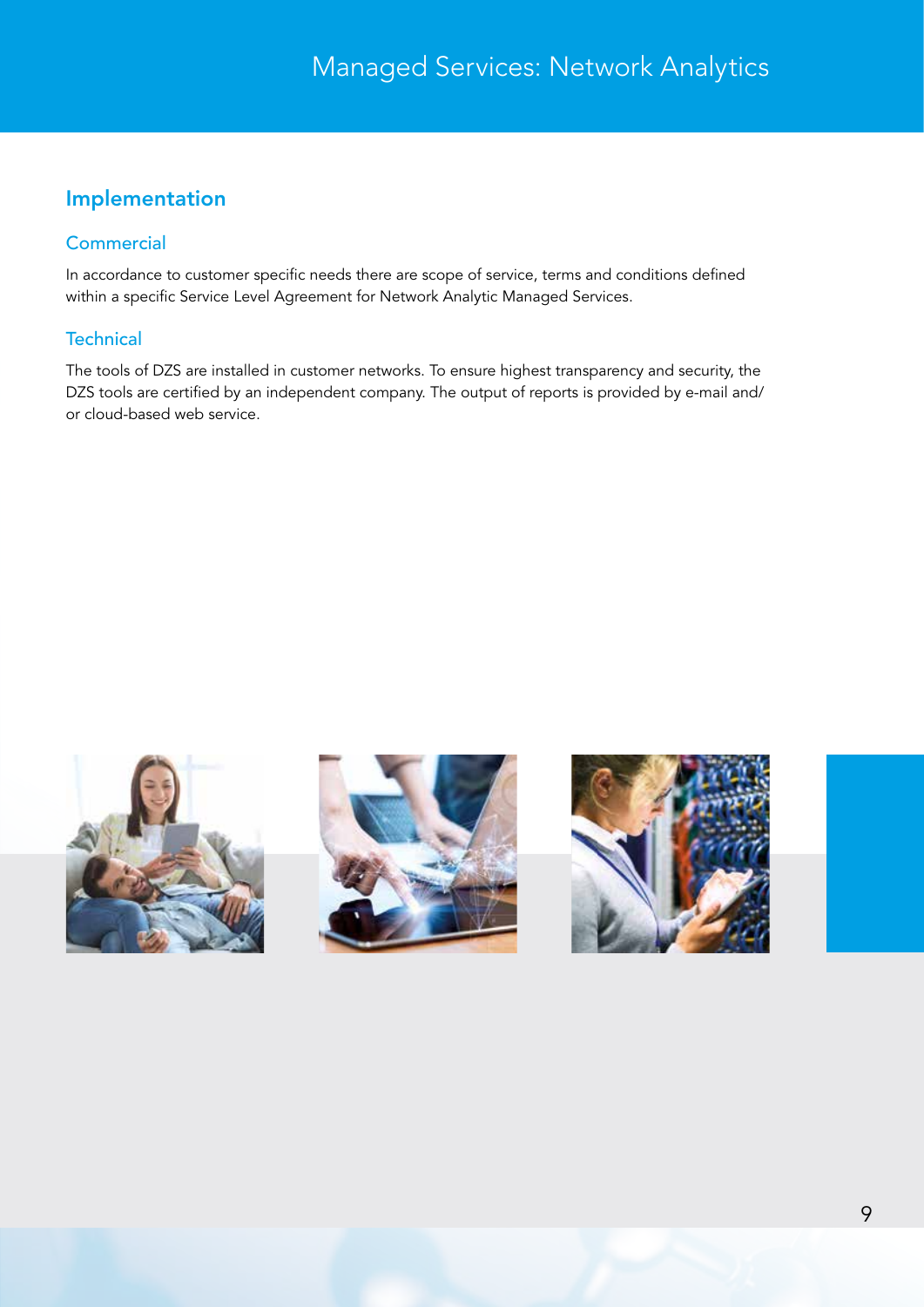#### **Benefits**

- Simplified operation and maintenance of medium and large networks
- Better plannability of network expansion
- Efficient use of network capacity
- Optimized network performance and network security
- Clear statements about network status and stringent control of network modifications
- Constant overview and control over network configuration information
- Time savings in regular operation and avoidance of misconfiguration of the network elements
- Predictive error prevention or quick fix before a negative customer impact arises
- Reduce downtime by quickly identifying error situations and implementing immediate countermeasures
- Software versions and hardware components are always up to date
- Stringent processes for maintenance, repair, enhancements and upgrades
- Minimization of configuration errors in the change management process
- Ensure that changes made to a device or system do not adversely affect other devices or systems
- Certainty that changes to a device or system will not affect other devices or systems
- Undo configuration changes if the system upgrade or replacement is unsatisfactory
- Archiving of all network configuration changes including roll back routines
- Active application of predictive maintenance

#### Proof

- Customer reference letters on request
- Demonstration session on the variety of reports and how to use them on DZS lab systems and on customer networks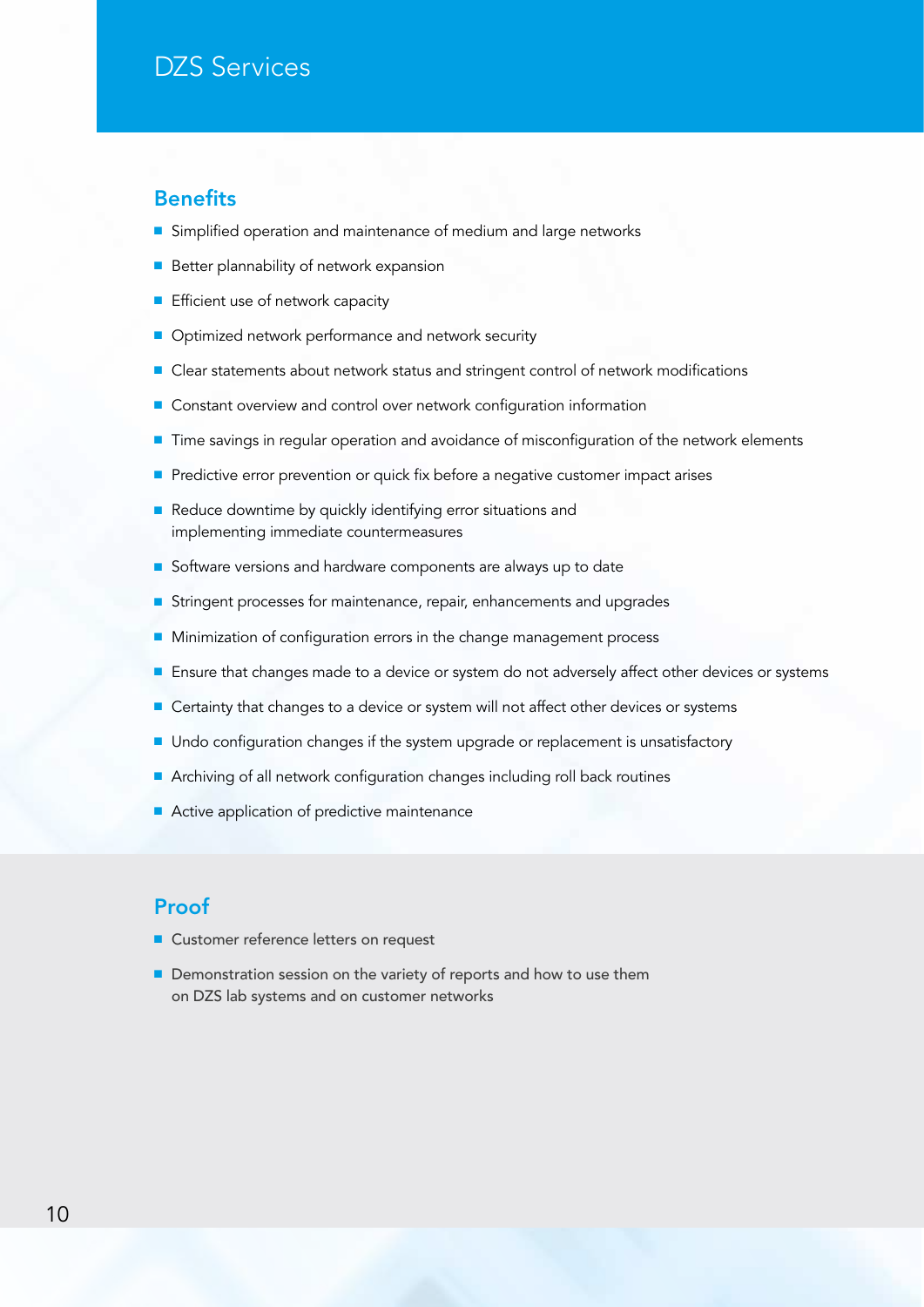## DZS (DASAN Zhone Solutions)

DASAN Zhone Solutions, Inc. (NASDAQ: DZSI) is a global provider of ultra-broadband network access solutions and communications platforms deployed by advanced Tier 1, 2 and 3 service providers and enterprise customers. Our solutions are deployed by over 900 customers in more than 80 countries worldwide.

Our ultra-broadband solutions are focused on creating significant value for our customers by delivering innovative solutions that empower global communication advancement by shaping the internet connection experience. Every connection matters, and the first connection to the internet and cloud services applications matters the most.

Our principal focus is centered around enabling our customers to connect everything and everyone to the internet-cloud economy via ultra-broadband connectivity solutions.

The company provides a wide array of reliable, cost-effective networking technologies, including: broadband access, mobile backhaul, Ethernet switching with Software Defined Networking (SDN) capabilities, new enterprise solutions based on Passive Optical LAN (POL), and new generation of SDN/ Network Function Virtualization (NFV) solutions for unified wired and wireless networks.